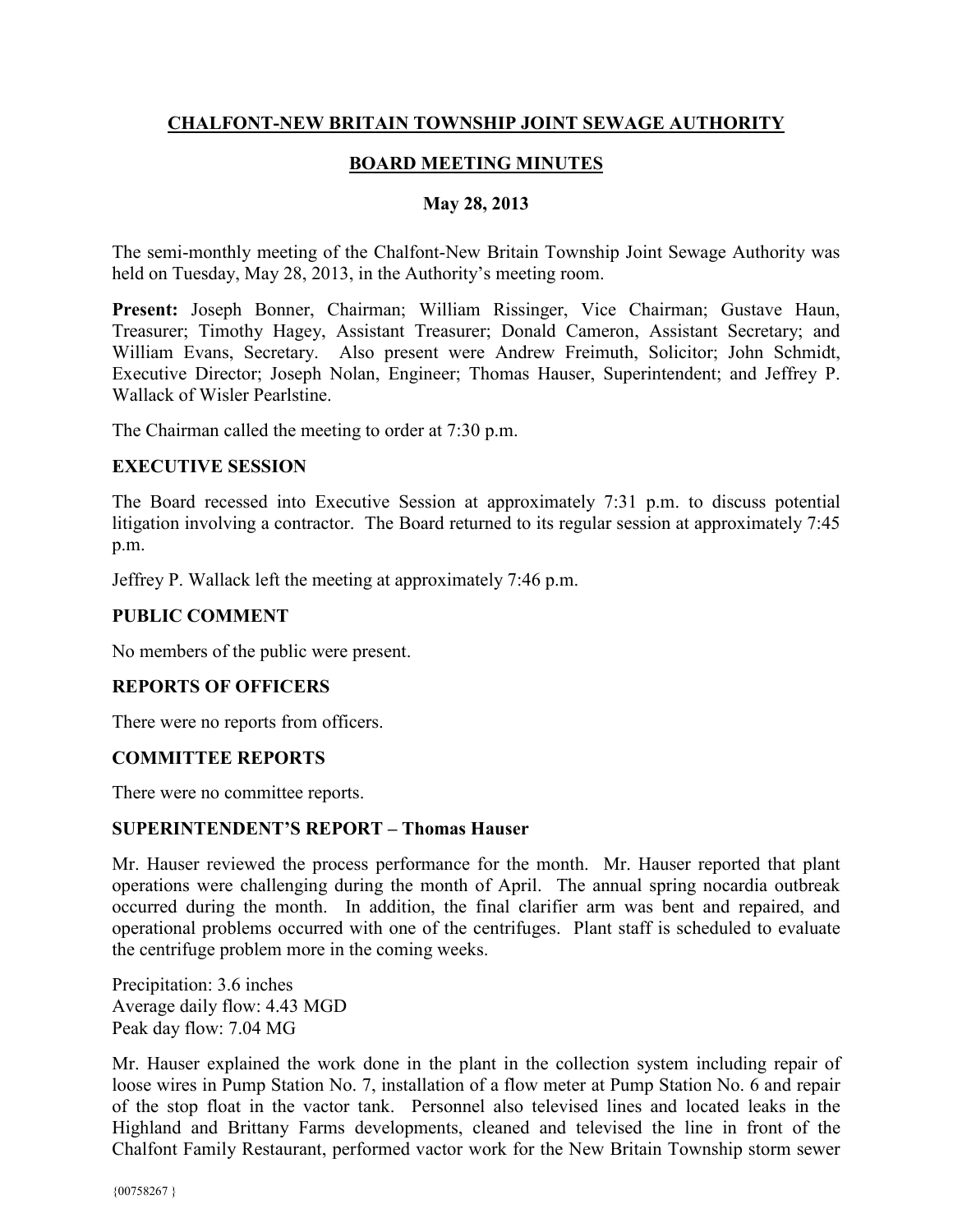system and supervised the vacuum and air testing of manholes and laterals at the Madison Apartments development.

Mr. Hauser reported that routine maintenance was performed at the plant as scheduled. Personnel continued to work on the silo. A service contractor was contacted about a worn or damaged accelerator in the No. 1 centrifuge. Mr. Hagey inquired about the age of the centrifuge. Mr. Hauser and Mr. Schmidt reported that it was installed around 2000 or 2001. Modifications to piping were also performed for the new thickened sludge pump in the DAFT building.

# **EXECUTIVE DIRECTOR'S REPORT – John E. Schmidt**

Mr. Schmidt reported on the engagement letter from Bee Bergvall & Co. regarding auditing services for the Authority over the next three years. Mr. Schmidt informed the Board of the cost of such services as presented in the engagement letter. Mr. Evans asked whether the Authority provides its own payroll services. Mr. Schmidt informed the Board that the Authority does perform its own payroll services. A general discussion ensured regarding the Authority's payroll service.

**MOTION:** It was **MOVED** by Mr. Hagey and **SECONDED** by Mr. Rissinger to authorize the Executive Director to sign the engagement letter with Bee Bergvall  $\&$  Co. for auditing services as specified therein. The Motion was unanimously adopted.

Mr. Schmidt reported that he had received and reviewed information concerning the voluntary short-term disability insurance coverage offered by MetLife and AFLAC. Based on his review, Mr. Schmidt recommended the MetLife coverage over the AFLAC.

**MOTION:** It was **MOVED** by Mr. Evans and **SECONDED** by Mr. Cameron to offer the MetLife short-term disability insurance coverage, on an individual, voluntary basis, to employees. The Motion was unanimously adopted.

Mr. Schmidt discussed with the Board a request from a customer on Cedar Hill Road for financing to connect to the Authority's system. At the time of the Phase II sewer extension, the customer did not take advantage of certain financing options offered by the Authority. The customer now wants to obtain financing for the connection of his property. Mr. Hagey expressed his concern about making the term of any financing arrangement commensurate with the term of other customers on Cedar Hill Road who utilized the Authority's financing options at the time such options were offered. Mr. Haun inquired about the lien process involved in the Authority's financing option. There was general discussion regarding the state of the customer's finances and the financial condition of subject property. The Board reached a consensus that the Authority could pursue financing with the customer consistent with the Board's discussion, and subject to a review of the financial condition of the subject property.

Mr. Schmidt informed the Board that Jamie Schlesinger, formerly employed by Concord, now works as a Senior Managing Consultant with The PFM Group. Mr. Schmidt reminded the Board that Mr. Schlesinger had previously assisted the Authority with financing while working with Concord. He suggested that it would be a good idea for the Board to invite Mr. Schlesinger to a future meeting so that he could reintroduce himself, and his new company, to the Board. It was the consensus of the Board that they would like to invite Mr. Schlesinger to a future meeting.

Mr. Schmidt informed the Board of the upcoming PMAA dinner. He took note of those who wished to attend and their dinner choices. There was general discussion about the topics to be